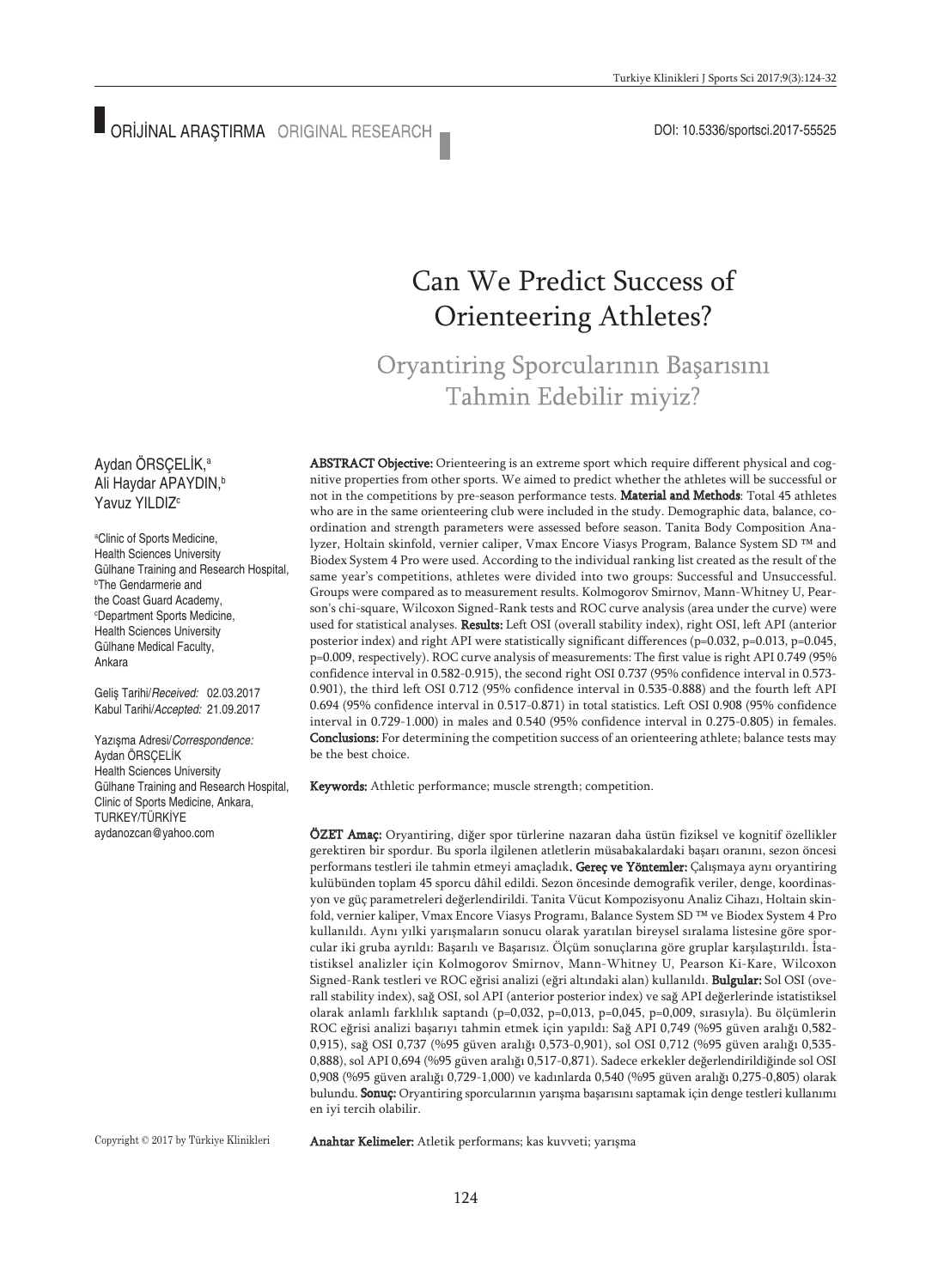rienteering is a running-related endurance sport comprised of physical and cognitive components. Orienteering athletes compete on a timed run through unknown cross-country terrain, checking in at predetermined control sites while navigating with only a map and compass. <sup>1</sup> Athletes are required to provide the right decision as soon as possible with taking into account their own properties, other athletes, the characteristics of the land. The courses are found in a variety of places outdoors, and they range from about 1.25 miles (2 km) to 9.3 miles (15 km) in length. Parks, forests, open grasslands and mountains are common venues for orienteering courses. <sup>2</sup> Changes in environments between venues would favor certain athletes more than others based on their relative strengths, e.g., athletes skilled at running in roughforest terrain would perform better on a predominantly forested rather than asphalted course. 3

Orienteering sports is an extreme sports which require different physical and cognitive properties from other sports. There are a few studies about map reading in the literature. There is a study about colour code of the maps. <sup>4</sup> Three studies about visual attention at rest and physical effort. 5-7 Two studies about map reading under physical effort.<sup>8,9</sup> These studies emphasise the importance of mapreading in the area of controls since parts of the races seem to bear a great deal of potential to optimize running times, thereby enabling runners to achieve their maximum performance levels.<sup>8,9</sup> Nevertheless there is no a valid method for the level of map reading. We accepted that orienteers who are in the same orienteering club were trained at the same level for map reading and they were same for cognitive properties. So the difference between the athletes must be the result of their physical performances. We found only two studies which investigates balance and knee muscle strength performance measures of orienteering athletes. 10,11 However, we did not find any study which investigates performance measures of orienteering athletes that affect the competition success. We aimed to predict whether the athletes will be successful or not in the competition results in orienteering sports with pre-season performance tests. Our hypothesis is that if we can identify the tests that demonstrate the success of the competition, we can also use it as a training method.

### MATERIAL AND METHODS

A total of 45 athletes in the same orienteering club with age of 18 to 34 years, 21 female and 24 male were included in the study. 13 of the athletes (3 male, 10 female) were accepted as successful. For this retrospective study, we evaluated athletes in Gülhane Military Medical Academy Sports Medicine Clinic between August 2012 and October 2012. The study protocols were approved by the Ethics Committee of the Gülhane Military Medical Academy, Ankara, Turkey. Athletes were performed tests voluntarily. The study was conducted according to ethical principles of the World Medical Association Declaration of Helsinki.

There is no a similar study for orienteers (when we planned the study) so we have chosen the parameters to be evaluated. Then Çınar et. al's analyzed performance measures of the orienteers and set the differences between adolescents, young adults and adults. İsokinetic knee muscle strength test, sit and reach test, T-drill test, 20 meters shuttle run test, star excursion balance test, flamingo balance test, vertical jump and 20 meters shuttle run test were performed in this study.<sup>11</sup> Age, height, weight, gender, body mass index, fat percentage, lengths of leg, upper body, arm and hand, fat mass of triceps, scapular, suprailiac and calf, circumference of flexor biceps, calf, elbow and knee, vertical jump, standing long jumping, 20 meters running time, spirometry, isokinetic test, balance and coordination measurements were assessed before the season. Evaluation of each athlete completed in 3 days. In first day, vertical jump, standing long jumping and anthropometric measurements; in second day 20 meters running time and spirometry; in last day, isokinetic test, balance and coordination measurements were assessed. Every day before the tests started, the athlete was allowed a 10 minute warm up at a light intensity (less than 50 W) on a cycle ergometer, followed by a 30 second stretch of all body muscles. Athletes waited 15 minutes between vertical jump and standing long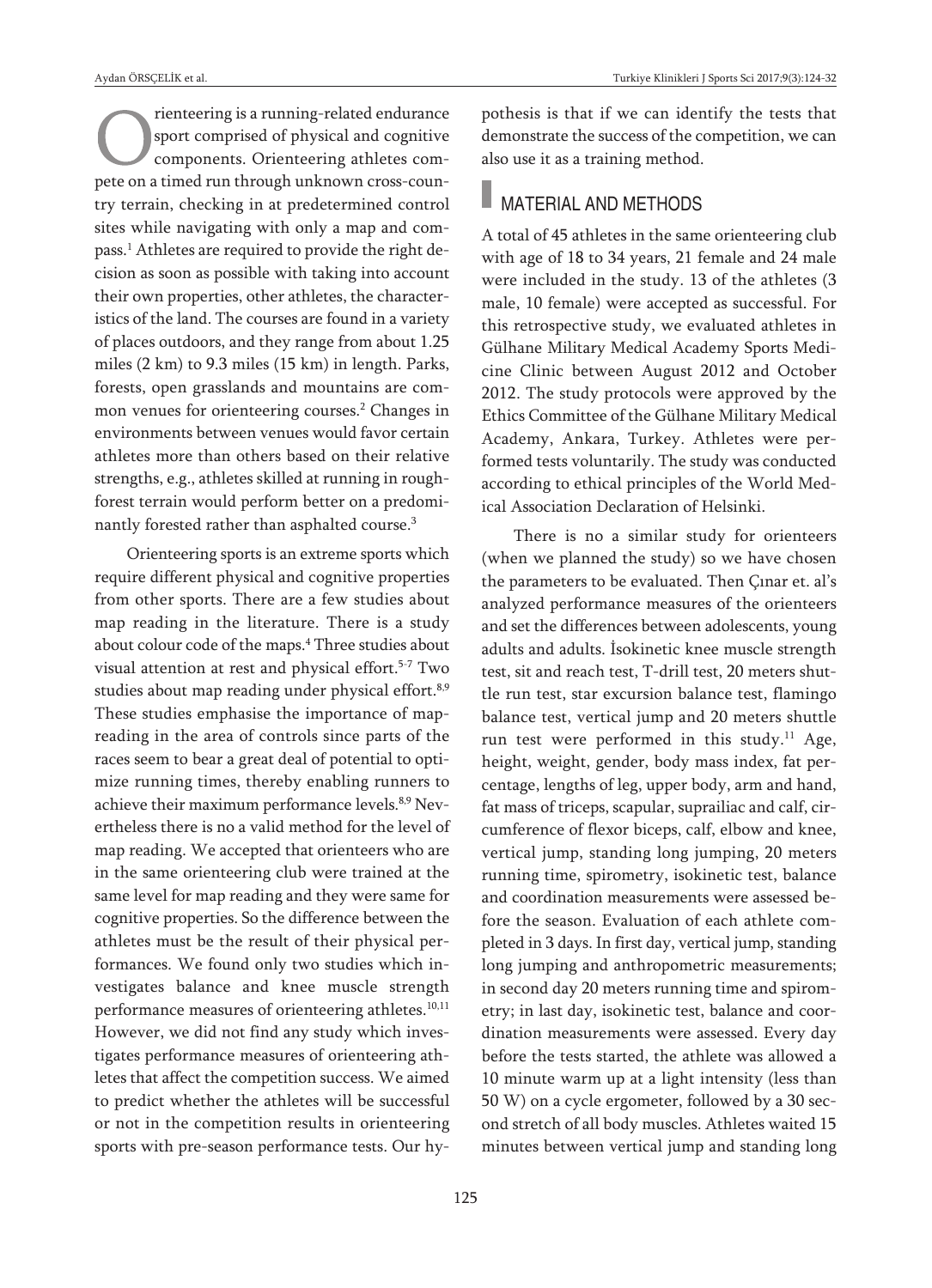jumping test. Spirometry was done before 20 meters running. Balance and coordination test and isokinetic test were done respectively, with at least 2-hour-of-break between tests.

Individual ranking list of 2013, which was created as a result of 5 competitions in the same season including one Turkish championship and four stage races, was taken from Turkish Orienteering Federation. According to this individual ranking list athletes were divided into two groups: successful and unsuccessful. The first ten percent of all age and gender groups were considered as successful. Groups were compared to measurement results.

#### ANTHROPOMETRIC MEASUREMENTS

The height was measured with an inextensible iron tape and the result was expressed in centimeters (cm). The height and weight were measured with barefoot. The weight and percentage of body fat were taken using Tanita Body Composition Analyzer (Type TBF-410 MA, JAPAN). Skinfold thickness measurements were taken using Holtain skinfold calipers at four sites (triceps, subscapular, suprailiac and calf). Skinfold thicknesses were measured three times and the average was used in further calculations. Body Mass Index (BMI) was calculated as body mass divided by height squared and expressed as  $\text{kg}$  m<sup>-2</sup>. Mid-upper arm and calf circumferences were measured by using flexible tape. Elbow and knee diameters were measured using a vernier caliper. 12

Standing Long Jump (SLJ) was measured from a horizontal line, where the athletes were told to jump as long as they can in a non-sliding surface. Tests were repeated two times and the best value used as SLJ score. The distance was measured with an inextensible iron tape and the result was expressed in centimeters (cm). 13

Vertical jump (VJ); Athletes were requested to stand with feet flat on the ground, extend their arm and hand, and mark the standing reach height. After assuming a crouch position, each athlete was instructed to spring upward and touch the Yardstick device at the highest possible point. No specific instructions were given about the depth or 1 cm with the highest value obtained from two tri-

als used as the vertical jump score. 12

Twenty Meter Run; measured in a flat surface where the athletes were instructed to run as fast as they can. Athletes started to run one meter before the test's distance, to eliminate the slow beginning and ensure a good final velocity. The time elapsed to cover the 20m distance, was recorded with a digital chronometer Casio® (1/100Seg), by two evaluators, at each side of the arrival line. Tests where repeated three times and the mean of the best two values was considered as best performance.<sup>12</sup>

Pulmonary function testing; The parameters used for analysis included ratio of forced expiratory volume in 1 second (FEV1), forced vital capacity (FVC), peak expiratory flow (PEF), forced expiratory flow (FEF) and the coefficient of Tiffeneau (FEV1/ FVC), which were calculated according to the gender, age, height, and weight of each athlete (Vmax Encore Viasys Program, Yorba Linda, CA, USA). 14

#### BALANCE MEASUREMENT PARAMETERS

Measurements of balance and coordination were performed using the Biodex device (Balance System SD<sup>™</sup>, USA) with postural stability mode. The information about the test procedure was given to athletes before the test. The balance positions of the foot were determined and measurements were performed both before the trial and during the test on the platform. For ensuring compliance with the test, athletes were tried two times on the right and left foot for a period of 60 sec at the 3 difficulty level. Test was performed one time at the 3 difficulty level and period. 15

#### ISOKINETIC MEASUREMENT

The knee to be tested was placed on the knee flexion extension plate of the Biodex Norm device [Biodex System 4 Pro (Biodex Medical Systems, New York, USA)] and secured with Velcro straps,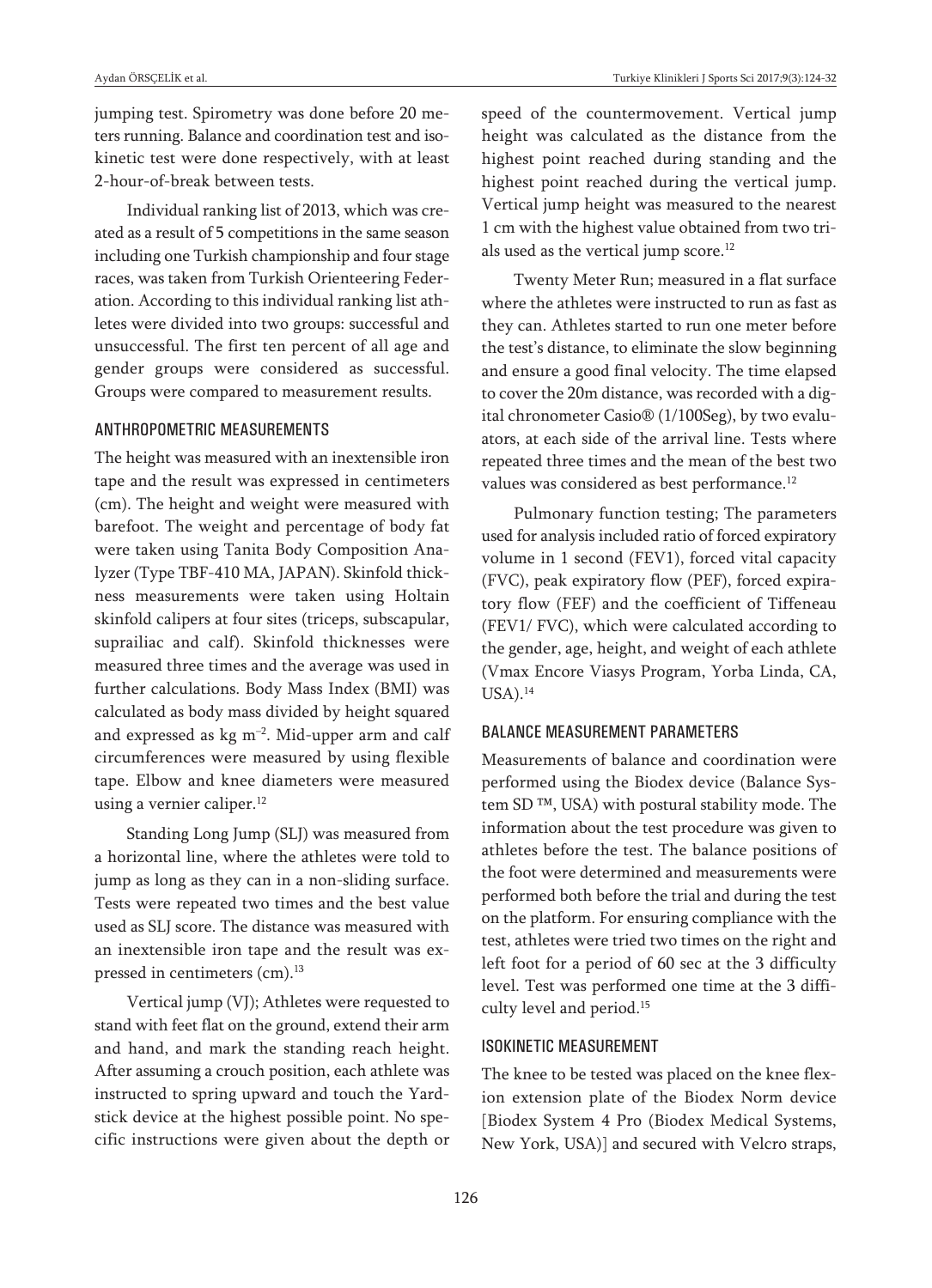according to the manufacturer's instructions for isolating knee flexion and knee extension. The length of the dynamometer was adapted to the length of the knee of each athlete. To synchronize themselves with the testing device, athletes were instructed to perform three active repetitions of knee movement ranging from maximal flexion to maximal extension. Standard stabilization strapping was placed across the distal thigh and chest, and placements were limited to grasping the waist stabilization strap. Before the testing session started, the athlete was allowed a 10 minute warm up at a light intensity (less than 50 W) on a cycle ergometer, followed by a 30 second stretch of the quadriceps and hamstring muscles. Selection of the extremity was random. The same investigator performed all the tests. Athletes were encouraged to give 100% effort and received positive feedback during testing. In order to adapt to the test conditions, athletes were allowed three submaximal contractions of the quadriceps and hamstring muscle group at the beginning of the tests. They were given five maximal concentric contractions at 60°/sec and 10 maximal concentric contractions at 240°/sec for each test condition. The best peak torque and power contraction of the five and 10 test contractions for each test condition were collected for data analysis. Between each condition, the athletes were allowed to rest for one minute and gravitational corrections were performed. 15

#### STATISTICAL ANALYSES

Data analysis was done on SPSS (Statistical Package for Social Science) for Windows 15.0. The comparison of continuous variables spread with the normal spread was done using Kolmogorov Smirnov test. Descriptive statistics were defined as mean ± standard deviation or median for continuous variables and as case number (n) and percentage (%) for nominal variables. Comparing the two groups do not meet the normal distribution of continuous variables were analyzed by Mann-Whitney U test, discrete variables were analyzed by Pearson's chi-square test. Comparisons of repetitive measurements within groups were done by Wilcoxon Signed-Rank test. ROC curve analysis

(The area under the curve) of these measurements was performed to estimate success. Values of p<0,05 were defined as statistically significant.

### RESULTS

Demographic data, anaerobic performance, strength, balance and coordination parameters of the athletes were given in (Table 1).

Demographic data, anaerobic performance, strength, balance and coordination parameters of successful and unsuccessful athletes were compared. Values of height, leg length, standing long jump, left OSI, right OSI, left API, right API, 60°/sec peak torque in the right and left leg extension, 240°/sec peak torque in the right and left leg extension were found statistically significant differences (p=0.047, p=0.008, p=0.012, p=0.032, p=0.013, p=0.045, p=0.009, p=0.037, p=0.004, p=0.004, p=0.001, respectively). Other variables had no significant difference between successful and unsuccessful athletes (p>0.05) (Table 2).

ROC curve analysis (the area under the curve) of these measurements was performed to estimate success. The first value is right API 0.749 (95% confidence interval in 0.582-0.915), the second right OSI 0.737 (95% confidence interval in 0.573- 0.901), the third left OSI 0.712 (95% confidence interval in 0.535-0.888) and the fourth left API 0.694 (95% confidence interval in 0.517-0.871) in total statistics (Table 3) (Figure 1). Left OSI 0.908 (95% confidence interval in 0.729-1.000) (p=0.025) in male athletes and 0.540 (95% confidence interval in 0.275-0.805) (p=0.762) in female athletes (Figure 2). Sensitivity was found to be 100% and selectivity to 66.7% when left OSI value decreased below 2.1 in male athletes.

### **DISCUSSION**

Demographic data, anaerobic performance, strength, balance and coordination parameters of orienteering athletes were measured before the season and these measures were compared with the individual ranking list of after season in the study. Successful and unsuccessful athletes' data were compared by these measures. We showed that bal-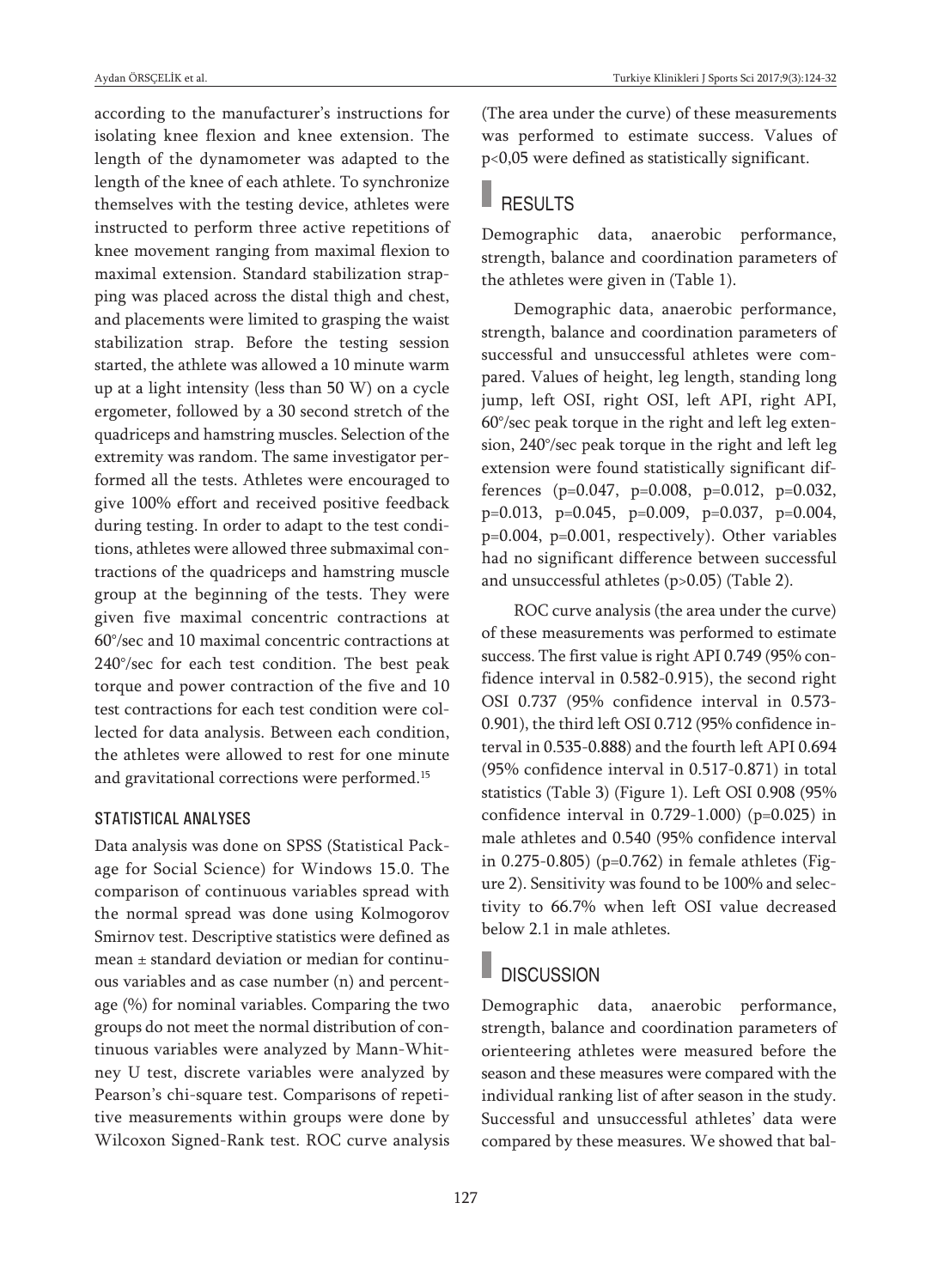| <b>TABLE 1:</b> Demographic data, anaerobic performance,<br>strength, balance and coordination<br>parameters of the athletes. |                  |               |  |  |
|-------------------------------------------------------------------------------------------------------------------------------|------------------|---------------|--|--|
|                                                                                                                               | Mean±SD          | Min-Max       |  |  |
| Age. year                                                                                                                     | $21.0 \pm 3.5$   | 18.0-34.0     |  |  |
| Male<br>Sex. n (%)                                                                                                            | 24<br>53.3%      |               |  |  |
| Female                                                                                                                        | 21<br>46.7%      |               |  |  |
| Height. cm                                                                                                                    | $171.9 \pm 8.7$  | 155.0-190.0   |  |  |
| Weight. kg                                                                                                                    | $63.1 \pm 7.4$   | 48.0-83.0     |  |  |
| BMI. kg/m <sup>2</sup>                                                                                                        | $21.3 \pm 2.2$   | 16.9-26.3     |  |  |
| Fat percentage. %                                                                                                             | $12.5 \pm 8.1$   | 1.3-26.9      |  |  |
| Leg length. cm                                                                                                                | $88.8 \pm 6.3$   | 76.0-102.0    |  |  |
| Upper body length. cm                                                                                                         | $83.0 + 4.3$     | 67.0-91.0     |  |  |
| Arm length. cm                                                                                                                | 73.6±4.8         | 62.5-86.5     |  |  |
| Hand length. cm                                                                                                               | $18.1 \pm 0.9$   | 16.5-21.0     |  |  |
| Triceps thickness. cm                                                                                                         | $11.8 + 5.3$     | $5.0 - 25.0$  |  |  |
| Subscapularis thickness. cm                                                                                                   | $10.6 \pm 3.0$   | $6.0 - 22.1$  |  |  |
| Suprailiac thickness. cm                                                                                                      | $9.3 + 2.7$      | $4.0 - 14.8$  |  |  |
| Calf thickness, cm                                                                                                            | $11.7 + 5.1$     | 5.6-25.1      |  |  |
| MUAC. cm                                                                                                                      | $34.7 \pm 12.1$  | 22.0-59.0     |  |  |
| Calf circumference, cm                                                                                                        | $35.5 \pm 2.2$   | $30.0 - 41.0$ |  |  |
| Elbow diameters, cm                                                                                                           | $7.8 + 0.8$      | $6.0 - 10.0$  |  |  |
| Knee diameters, cm                                                                                                            | $10.0 + 0.9$     | $9.0 - 12.0$  |  |  |
| VJ. cm                                                                                                                        | $34.4 \pm 11.0$  | 19.0-68.0     |  |  |
| SLJ. cm                                                                                                                       | 160.2±36.8       | 100.0-225.0   |  |  |
| 20 meter run. sec                                                                                                             | $3.6 + 0.6$      | $2.2 - 5.1$   |  |  |
| Left OSI                                                                                                                      | $2.4 \pm 1.2$    | $0.8 - 5.6$   |  |  |
| Right OSI                                                                                                                     | $2.2 \pm 1.3$    | $0.8 - 6.9$   |  |  |
| Left API                                                                                                                      | $1.7 + 0.9$      | $0.5 - 4.2$   |  |  |
| Right API                                                                                                                     | $1.5 + 1.1$      | $0.5 - 5.7$   |  |  |
| Left MLI                                                                                                                      | $1.3 \pm 0.6$    | $0.6 - 2.8$   |  |  |
| <b>Right MLI</b>                                                                                                              | $1.2 \pm 0.6$    | $0.5 - 3.3$   |  |  |
| Right PT 60°/sec ext (N.m)                                                                                                    | $161.9 \pm 52.6$ | 80.3-290.7    |  |  |
| Left PT 60°/sec ext (N.m)                                                                                                     | 156.5±54.3       | 65.9-291.5    |  |  |
| Right PT 60°/sec flx (N.m)                                                                                                    | 88.1±32.0        | 35.0-167.6    |  |  |
| Left PT 60°/sec flx (N.m)                                                                                                     | 79.8±27.2        | 26.4-131.1    |  |  |
| Right PT 240°/ sec ext (N.m)                                                                                                  | $91.8 \pm 29.0$  | 43.4-149.8    |  |  |
| Left PT 240°/ sec ext (N.m)                                                                                                   | $88.9 \pm 26.3$  | 47.0-132.5    |  |  |
| Right PT 240°/sec flx (N.m)                                                                                                   | 58.5±17.9        | 22.6-95.0     |  |  |
| Left PT 240°/sec flx (N.m)                                                                                                    | 57.7±16.3        | 26.8-95.6     |  |  |
| <b>FVC</b>                                                                                                                    | $4.5 \pm 0.8$    | 2.9-6.6       |  |  |
| FEV1                                                                                                                          | $3.7 \pm 0.6$    | $2.7 - 4.9$   |  |  |
| FEV1/FVC                                                                                                                      | $83.8 \pm 7.7$   | 68.0-97       |  |  |
| FEF                                                                                                                           | $4.0 + 0.9$      | $2.3 - 5.9$   |  |  |
| PEF                                                                                                                           | $6.2{\pm}2.2$    | 2.9-12.1      |  |  |

MUAC: Mid-upper arm circumference; OSI: Overall stability index; API: Anteroposterior stability index; MLI: Mediolateral stability index; PT: Peak torque; Ext: extantion; Flx: flexion; VJ: Vertical jump; SLJ: Standing long jump; BMI: Body mass index: FVC: Forced vital capacity; FEV: Forced expiratory volume; FEF: Forced expiratory flow; PEF: Peak expiratory flow.

ance and coordination parameter was important in success of orienteering athletes.

In medical decision process, one of the methods used to determine the discrimination of the test is the ROC curve analysis. ROC curves are used for purposes such as determining the discrimination power of the test, determining the appropriate positivity threshold, monitoring the quality of the laboratory results, comparing diagnosis performance of two or more diagnoses or laboratory tests. With this method, diagnostic test criterias are also obtained. The size of the area under the curve shows the importance of diagnosis test's discrimination ability statistically. If the diagnosis test has no discrimination ability, the expected value of the area under the curve will be 0.50; but if is an excellent test, then the value of the area will be 1.00. Test should be in an area between these two values. The following grades can be used to interpret the area under the curve. 0.90-1.00=excellent, 0.80- 0.90=good, 0.70-0.80=medium, 0.60-0.70=weak, 0.50-0.60=failed. 16

There were only two studies which report isokinetic knee strength and balance values in orienteering athletes. Çınar-Medeni et al. analyzed the relationship between knee muscle strength and other performance measures. The knee muscle strength assessment performed at the angular velocity of 120°/sec and showed that increased knee muscle strength had positive effects on all performance measures. <sup>10</sup> In our study the knee muscle strength performed at the angular velocity of 60°/sec and 240°/sec and in contrast to this study decreased knee muscle strength had positive effects on all performance measures. Height, leg length and standing long jumping parameters were statistically significant in our study, we think the cause of this difference was the majority of female gender in successful athletes group. Çınar-Medeni et al. founded that increased knee extensor muscle strength seen with decreased balance loss in flamingo balance test.<sup>10</sup> In our study we showed the most important parameter for predicting success is balance. We estimated balance directly and direct estimations may be more sensitive than indirect estimations. Çınar-Medeni et al.'s other study com-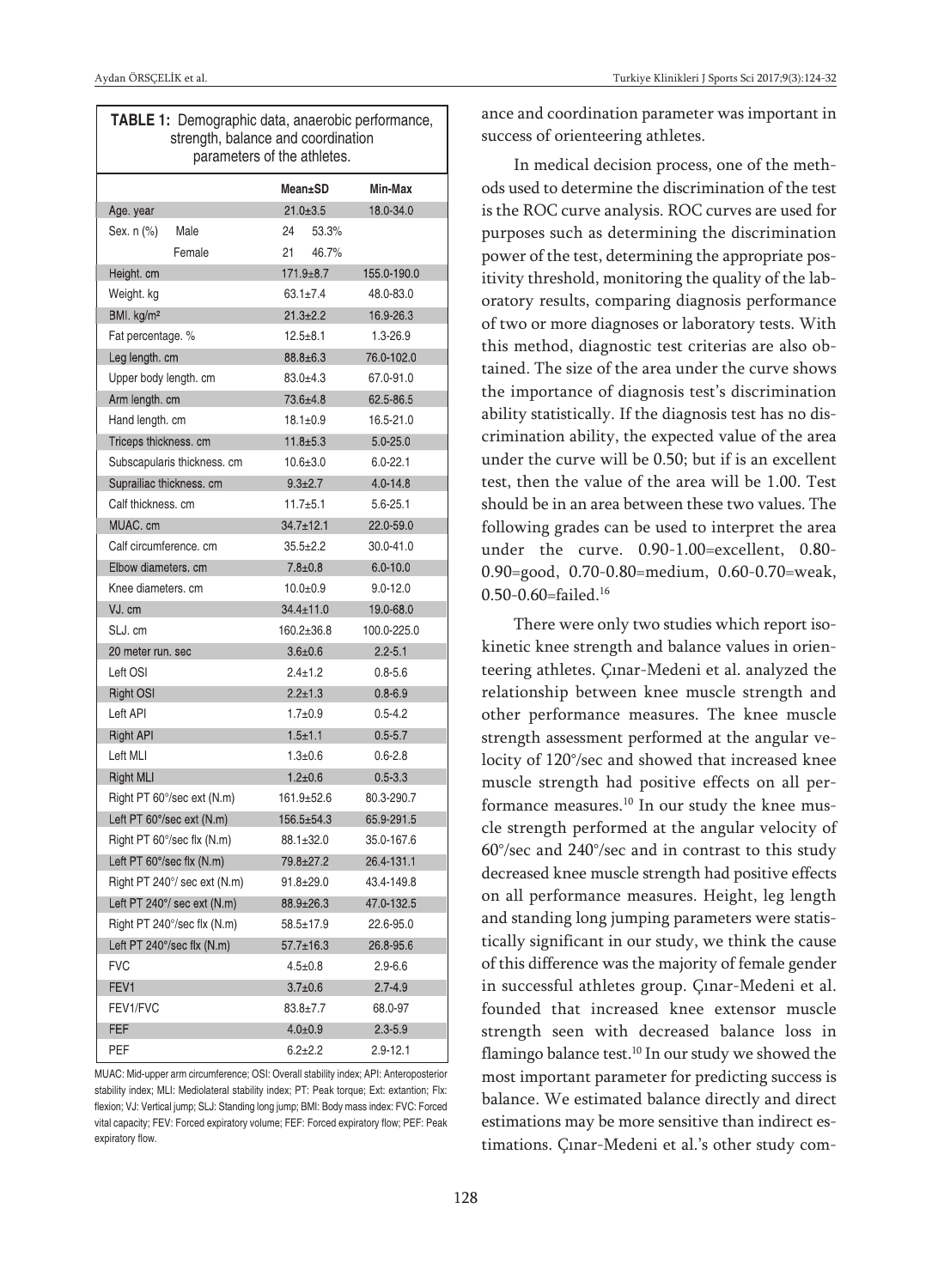|                              | <b>Successful Athletes</b><br>Mean±SD | <b>Unsuccessful Athletes</b><br><b>Mean±SD</b> | P Value |
|------------------------------|---------------------------------------|------------------------------------------------|---------|
| Age. year                    | $23.9 + 4.0$                          | $19.9 \pm 2.6$                                 | < 0.001 |
| Sex. n (%)<br>Male           | 3<br>23.07%                           | 21<br>65.62%                                   | 0.010   |
| Female                       | 10<br>76.92%                          | 11<br>34.37%                                   |         |
| Height. cm                   | 167.9±6.5                             | $173.5 \pm 9.0$                                | 0.047   |
| Weight. kg                   | $61.7 + 9.4$                          | $63.7 \pm 6.4$                                 | 0.260   |
| BMI. kg/m <sup>2</sup>       | $21.8 \pm 2.2$                        | $21.2 \pm 2.3$                                 | 0.298   |
| Fat percentage. %            | $16.0 \pm 6.0$                        | $11.0 + 8.5$                                   | 0.074   |
| Leg length. cm               | $85.0 \pm 4.9$                        | $90.4 \pm 6.1$                                 | 0.008   |
| Upper body length. cm        | $83.1 \pm 3.2$                        | $83.0 + 4.7$                                   | 0.669   |
| Arm length. cm               | 71.6±4.2                              | 74.4±4.8                                       | 0.060   |
| Hand length. cm              | $17.6 \pm 0.8$                        | $18.3 \pm 0.9$                                 | 0.097   |
| Triceps thickness. cm        | $12.8 \pm 3.8$                        | $11.4 \pm 5.9$                                 | 0.148   |
| Subscapularis thickness. cm  | $11.4 \pm 3.8$                        | $10.2 + 2.5$                                   | 0.535   |
| Suprailiac thickness. cm     | $9.9 \pm 2.7$                         | $9.0 \pm 2.7$                                  | 0.344   |
| Calf thickness. cm           | $12.2 \pm 5.8$                        | $11.4 + 4.9$                                   | 0.823   |
| MUAC. cm                     | $30.2 \pm 10.5$                       | $37.1 \pm 12.3$                                | 0.059   |
| Calf circumference, cm       | $36.3 \pm 2.5$                        | $35.1 \pm 1.9$                                 | 0.184   |
| Elbow diameters. cm          | $7.8 \pm 0.6$                         | $7.8 \pm 0.9$                                  | 0.947   |
| Knee diameters, cm           | $9.8 \pm 0.8$                         | $10.1 \pm 0.9$                                 | 0.376   |
| VJ. cm                       | $32.0 + 9.4$                          | $35.4 \pm 11.6$                                | 0.403   |
| SLJ. cm                      | 139.0±28.8                            | $169.1 \pm 36.5$                               | 0.012   |
| 20 meter run. sec            | $3.8 \pm 0.5$                         | $3.6 \pm 0.6$                                  | 0.138   |
| Left OSI                     | $3.0 \pm 1.5$                         | $2.1 \pm 0.9$                                  | 0.032   |
| <b>Right OSI</b>             | $3.1 \pm 1.9$                         | $1.9 + 0.7$                                    | 0.013   |
| Left API                     | $2.2 \pm 1.2$                         | $1.5 \pm 0.7$                                  | 0.045   |
| <b>Right API</b>             | $2.3 \pm 1.6$                         | $1.2 \pm 0.5$                                  | 0.009   |
| Left MLI                     | $1.5 \pm 0.7$                         | $1.2 + 0.5$                                    | 0.218   |
| <b>Right MLI</b>             | $1.5 \pm 0.7$                         | $1.1 \pm 0.5$                                  | 0.242   |
| Right PT 60°/sec ext (N.m)   | 136.7±43.5                            | $172.4 \pm 53.2$                               | 0.037   |
| Left PT 60°/sec ext (N.m)    | $122.0 \pm 40.9$                      | $170.9 \pm 53.2$                               | 0.004   |
| Right PT 60°/sec flx (N.m)   | $85.5 \pm 26.8$                       | 89.2±34.3                                      | 0.817   |
| Left PT 60°/sec flx (N.m)    | $81.8 \pm 25.9$                       | 78.9±28.1                                      | 0.887   |
| Right PT 240°/ sec ext (N.m) | 73.3±23.9                             | 99.5±27.6                                      | 0.004   |
| Left PT 240°/ sec ext (N.m)  | $69.5 \pm 20.4$                       | $97.1 \pm 24.4$                                | 0.001   |
| Right PT 240°/sec flx (N.m)  | 57.4±17.0                             | 59.0±18.5                                      | 0.671   |
| Left PT 240°/sec flx (N.m)   | $57.5 \pm 14.9$                       | $57.8 \pm 17.0$                                | 0.928   |
| <b>FVC</b>                   | $4.4 \pm 0.9$                         | $4.5 \pm 0.8$                                  | 0.980   |
| FEV1                         | $3.8 \pm 0.7$                         | $3.7 \pm 0.6$                                  | 0.659   |
| FEV1/FVC                     | $86.4 \pm 6.5$                        | $83.0 + 8.0$                                   | 0.363   |
| <b>FEF</b>                   | $4.1 \pm 0.7$                         | $3.9 + 0.9$                                    | 0.769   |
| PEF                          | $6.5 \pm 1.5$                         | $6.1 \pm 2.4$                                  | 0.377   |

**TABLE 2:** Comparison of demographics, anaerobic performance, strength, balance and coordination

MUAC: Mid-upper arm circumference; OSI: Overall stability index; API: Anteroposterior stability index; MLI: Mediolateral stability index; PT: Peak torque; Ext: Extantion; Flx: Flexion; VJ: Vertical jump; SLJ: Standing long jump.

pared the differences of performance measures between adolescents, young adults and adults.<sup>11</sup> This study emphasizes the importance of balance similar to our study.

To date, much of the researches on high-performance orienteering has focused on physical or cognitive factors. At the same time, each orienteering race is unique with respect to race length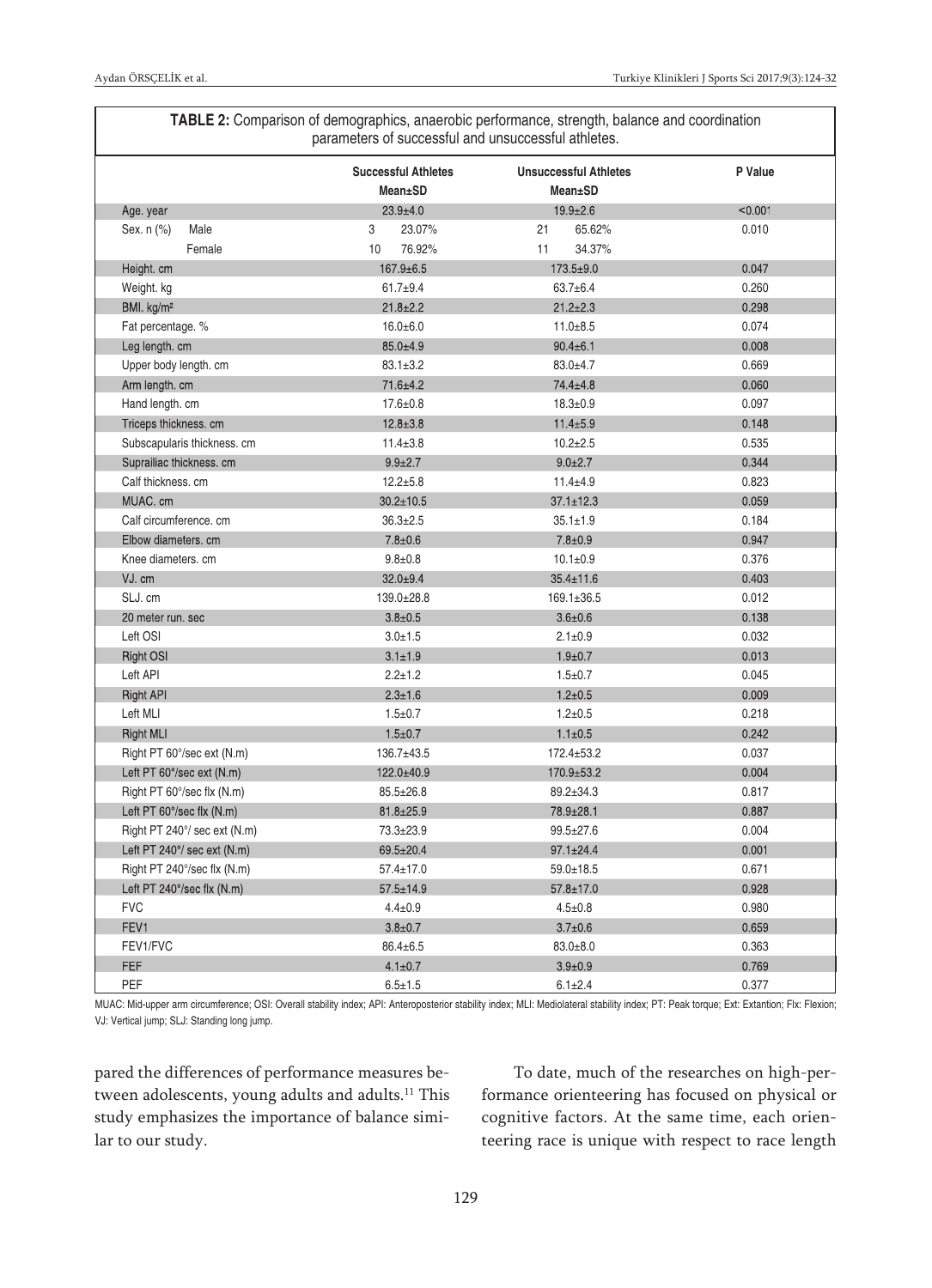| TABLE 3: ROC curve analysis results of height, leg length, SLJ, muscle strength, balance and coordination parameters. |                                 |                         |         |  |
|-----------------------------------------------------------------------------------------------------------------------|---------------------------------|-------------------------|---------|--|
|                                                                                                                       | <b>ROC Curve Analysis Value</b> | 95% Confidence Interval | P Value |  |
| Height. cm                                                                                                            | 0.703                           | 0.543-0.862             | 0.037   |  |
| Leg length. cm                                                                                                        | 0.765                           | $0.621 - 0.910$         | 0.006   |  |
| SLJ. cm                                                                                                               | 0.756                           | 0.601-.0912             | 0.008   |  |
| Left OSI                                                                                                              | 0.712                           | 0.535-0.888             | 0.029   |  |
| <b>Right OSI</b>                                                                                                      | 0.737                           | 0.573-0.901             | 0.014   |  |
| Left API                                                                                                              | 0.694                           | 0.517-0.871             | 0.046   |  |
| <b>Right API</b>                                                                                                      | 0.749                           | 0.582-0.915             | 0.010   |  |
| Right PT 60°/sec ext (N.m)                                                                                            | 0.692                           | 0.523-0.862             | 0.047   |  |
| Left PT 60°/ sec ext (N.m)                                                                                            | 0.767                           | 0.614-0.920             | 0.006   |  |
| Right PT 240°/ sec ext (N.m)                                                                                          | 0.772                           | 0.609-0.934             | 0.005   |  |
| Left PT $240^{\circ}$ / sec ext (N.m)                                                                                 | 0.808                           | 0.659-0.956             | 0.002   |  |

OSI: Overall stability index; API: Anteroposterior stability index; MLI: Mediolateral stability index; PT: Peak torque; Ext: Extantion; SLJ: Standing long jump.



**FIGURE 1:** ROC Curve Analyze of Balance and coordination parameters. OSI: Overall stabilite index; API: Anteroposterior stabilite index.

and terrain. <sup>3</sup> Because of the nature of orienteering sport, which involves speedy traversing on uneven terrain, uphill running ability is a determining factor of performance. In orienteering competition, athlete's navigating the fastest route based on the his/her own running ability will influence overall performance. <sup>17</sup> Since orienteers compete on variable grounds such as sand, grass, stiff, sold soil and obstacles; running biomechanics alter in each of these conditions, so we can say that environmental and biomechanical factors affect orienteering performance highly. Consequently, orienteer athletes must adapt their running biomechanics to various surfaces, with suggested mechanisms including increased hip and knee flexion to augment postural

stability and robustness. <sup>18</sup> Orienteers run with slightly flexed hips and knees, allowing an instantaneous balance counteracting when necessary, on uneven ground. A well-trained orienteer must have the ability to run fast in extremely rough terrain. This ability discriminates successful orienteers from the others. Jumps over obstacles in the terrain, running downhill and uphill require strong muscles as well as high endurance capacity. 18-21 Orienteering athletes must have great balance performance so that they can run in different terrain conditions and press right to the terrain after they jump over obstacles. Our study showed that suc-



**FIGURE 2:** ROC Curve Analyze of OSI for male athletes. OSI: Overall stabilite index.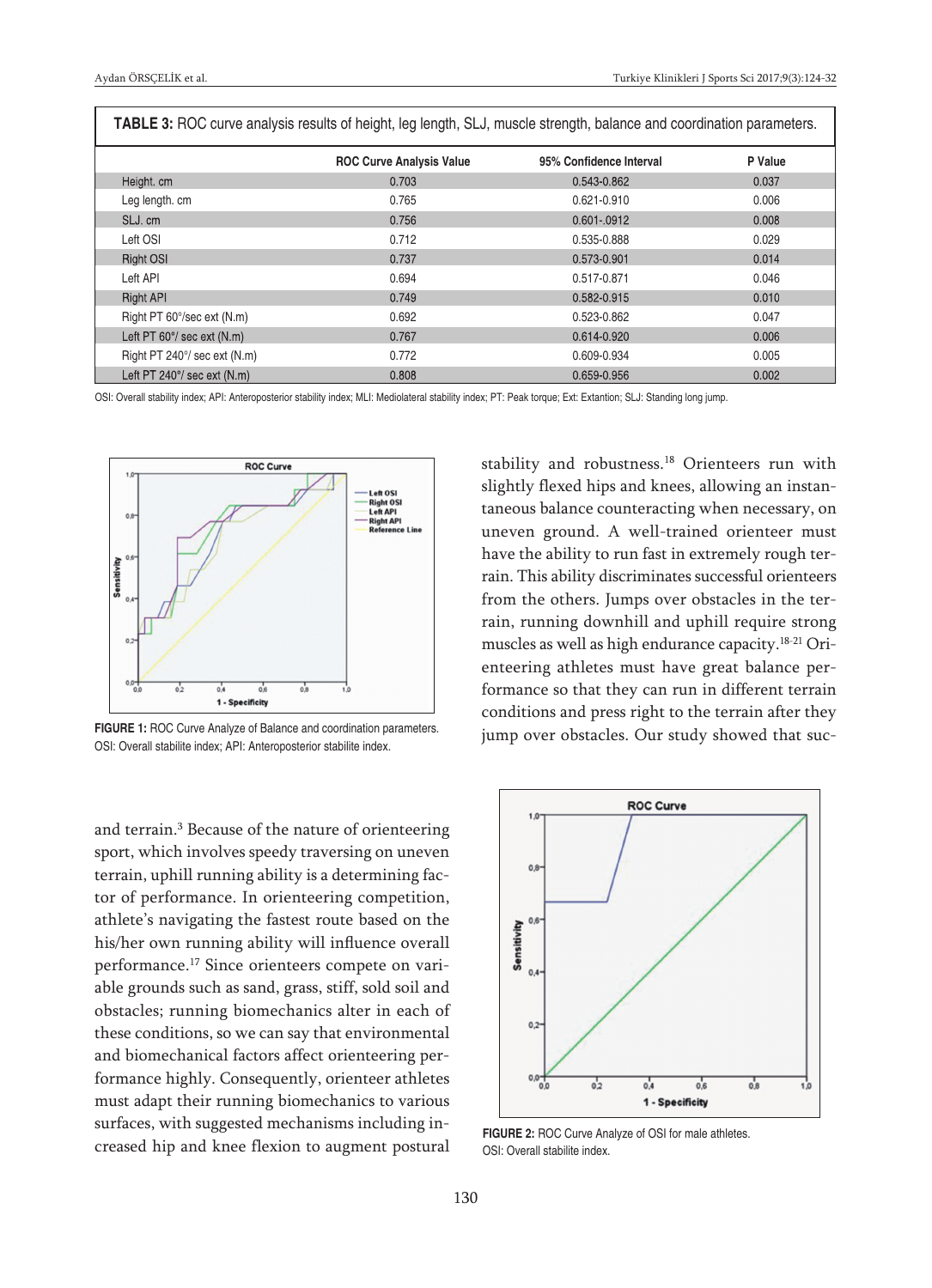cessful athletes have better balance performance too. The most decisive factor for predicting success is right API in overall athletes group, but for male athletes this factor is left OSI. Sensitivity was found to be 100% and selectivity to 66.7% when left OSI value decreased below 2.1 in male athletes. Balance parameter is also important for protection from injuries. If an ankle injury develops, the complete healing process will be prolonged or recurrence will be occurred because of the terrain in orienteering sport.

Although orienteering is primarily an endurance sport, anaerobic fitness level is also important for high performance. It is necessary when negotiating difficult terrain (anaerobic power is required to clear obstacles) and also during periods of ascent (anaerobic capacity). $^{22}$  For this reason the athletes have heavy training programmes. No balance training programme was used by our orienteering athletes before this study. Balance and coordination test that we used in the study is a laboratory method and cannot be used in the field. There are other balance tests that can be used in the field instead of this balance and coordination test. Balance exercises should be added to the training programme of all orienteering athletes. Balance tests can be used by athletes and coaches as a training programme before the competition or can also be used to follow improvement of athletes' performance in the season. Maybe the best method that can be used to assess the orienteering athlete's position in the field is balance as we found.

Limitation of this study is that cognitive factors were not assessed. Millet et al. study examined the influence of fatigue on running biomechanics in normal running, in normal running with a cognitive task, and in running while map reading. Orienteers performed a fatiguing running exercise of duration and intensity similar to a classic distance orienteering race on an instrumented treadmill while performing mental arithmetic, an orienteering simulation, and control running at regular intervals. They did not show any significant difference between mental arithmetic and control running for any of the kinematic and kinetic parameters. However, these parameters were systematically different between the orienteering simulation and the other two conditions (mental arithmetic and control running). All changes in running pattern observed during the orienteering simulation. <sup>9</sup> The importance of map-reading in the area is known,<sup>8,9</sup> may be the biggest factor. But there is no a valid method for the level of map reading. More studies are necessary to define a valid method.

Another limitation of this study is small sample size. The majority of female gender affected our results negatively, so a gender difference has been occurred. Forty five orienteers are sufficient for a study but we could compare the gender difference only in balance parameters when we allocated to groups. If the sample size had been larger, the effect of gender difference would have been put forward more clearly

# CONCLUSION

Balance and coordination tests can be used for predicting success of orienteering athletes before the competition. To increase the success of the athletes in the orienteering sport competitions; anaerobic performance, knee muscle strength, endurance, especially balance and coordination parameters should be improved. Sports specific training should be done before the competition to increase the success. For this purpose balance can be used. More studies are necessary to define predicting tests that might be the best for success of orienteering athletes and to determine a method that might show level of map reading. In other sports, sports specific parameters can be found.

#### Conflict of Interest

Authors declared no conflict of interest or financial support.

#### Authorship Contributions

Concept: Aydan Örsçelik; Design: Aydan Örsçelik; Supervision: Aydan Örsçelik, Ali Haydar Apaydın; Resource: Aydan Örsçelik, Ali Haydar Apaydın, Yavuz Yıldız; Data Collection and/or Processing: Aydan Örsçelik, Ali Haydar Apaydın; Analysis and/or Interpretation: Aydan Örsçelik, Yavuz Yıldız; Literature Search: Aydan Örsçelik; Writing: Aydan Örsçelik, Ali Haydar Apaydın; Critical Reviews: Yavuz Yıldız.